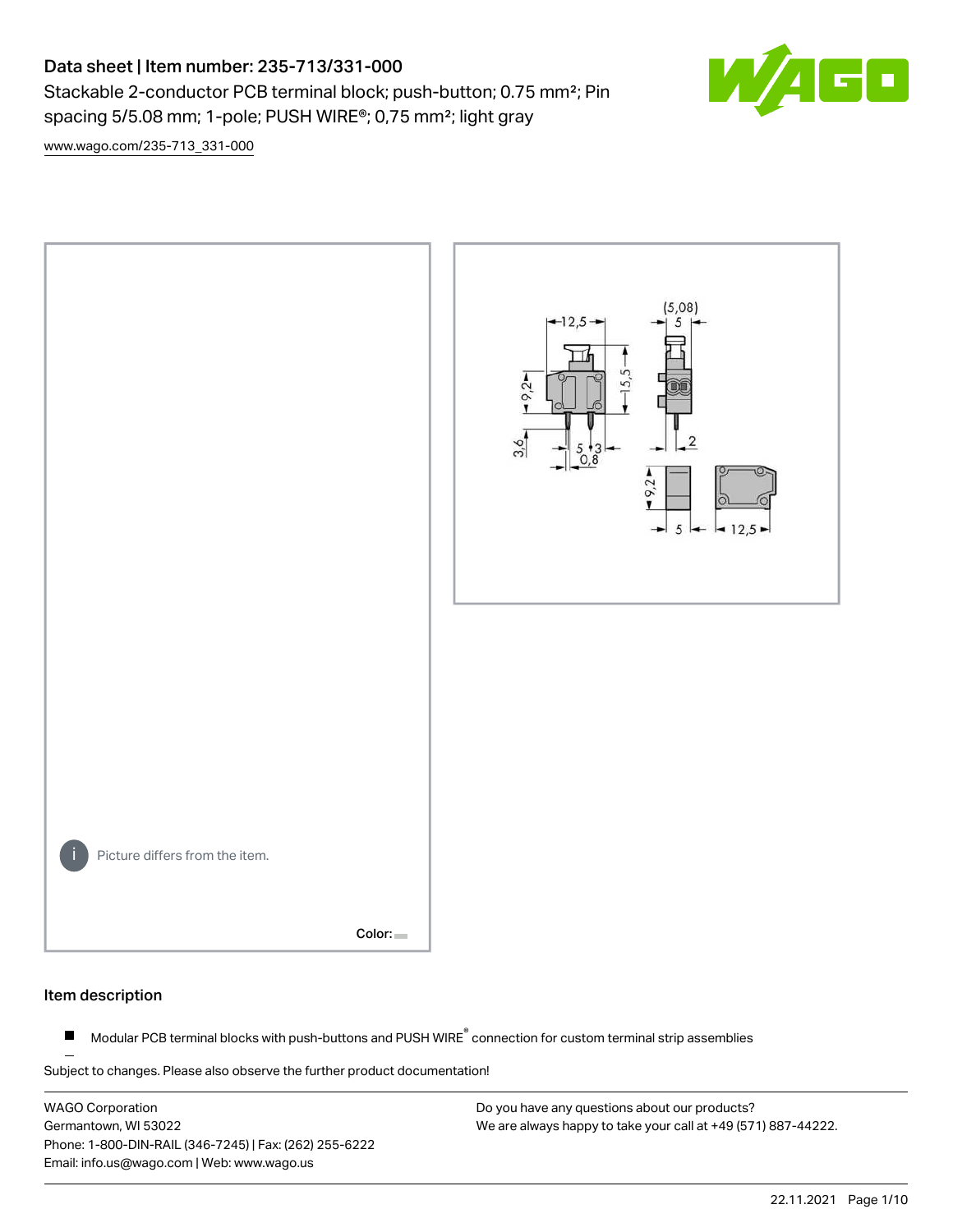

- **Double-wire connection for commoning signals**
- $\blacksquare$ Push-in termination of solid conductors
- Easy conductor removal via push-button  $\blacksquare$
- $\blacksquare$ Set to metric or inch pin spacing by compressing PCB terminal strips or pulling them apart
- $\blacksquare$ Also available with a test slot

# Data

### Notes

| Variants: | Other colors                                                     |
|-----------|------------------------------------------------------------------|
|           | Other versions (or variants) can be requested from WAGO Sales or |
|           | configured at https://configurator.wago.com/                     |

### Electrical data

### IEC Approvals

| Ratings per                 | IEC/EN 60664-1                                                       |
|-----------------------------|----------------------------------------------------------------------|
| Rated voltage (III / 3)     | 250 V                                                                |
| Rated surge voltage (III/3) | 4 <sub>k</sub> V                                                     |
| Rated voltage (III/2)       | 320 V                                                                |
| Rated surge voltage (III/2) | 4 <sub>k</sub> V                                                     |
| Nominal voltage (II/2)      | 630 V                                                                |
| Rated surge voltage (II/2)  | 4 <sub>k</sub> V                                                     |
| Rated current               | 10A                                                                  |
| Legend (ratings)            | (III / 2) $\triangleq$ Overvoltage category III / Pollution degree 2 |

### UL Approvals

| Approvals per                  | UL 1059 |
|--------------------------------|---------|
| Rated voltage UL (Use Group B) | 300 V   |
| Rated current UL (Use Group B) | 10 A    |
| Rated voltage UL (Use Group D) | 300 V   |
| Rated current UL (Use Group D) | 10 A    |

#### CSA Approvals

| Approvals per                   | CSA   |
|---------------------------------|-------|
| Rated voltage CSA (Use Group B) | 300 V |
| Rated current CSA (Use Group B) | 10 A  |

.<br>Subject to changes. Please also observe the further product documentation!

| <b>WAGO Corporation</b>                                | Do you have any questions about our products?                 |
|--------------------------------------------------------|---------------------------------------------------------------|
| Germantown, WI 53022                                   | We are always happy to take your call at +49 (571) 887-44222. |
| Phone: 1-800-DIN-RAIL (346-7245)   Fax: (262) 255-6222 |                                                               |
| Email: info.us@wago.com   Web: www.wago.us             |                                                               |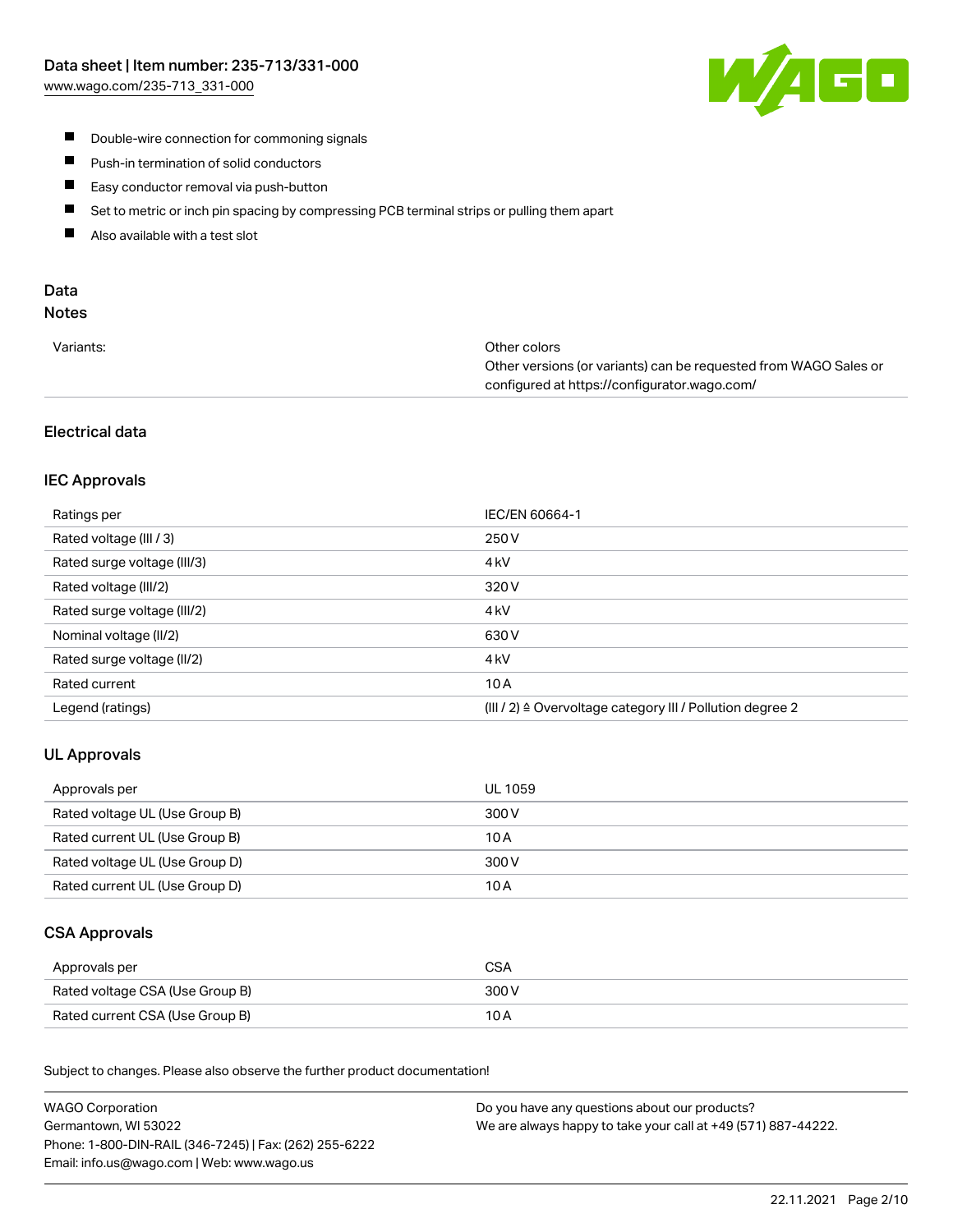

#### Connection data

| Total number of connection points |  |
|-----------------------------------|--|
| Total number of potentials        |  |
| Number of connection types        |  |
| Number of levels                  |  |

#### Connection 1

| Connection technology                 | PUSH WIRE                               |
|---------------------------------------|-----------------------------------------|
| Actuation type                        | Push-button                             |
| Solid conductor                       | $0.20.475$ mm <sup>2</sup> / 24  18 AWG |
| Strip length                          | $910$ mm $/0.350.39$ inch               |
| Conductor connection direction to PCB | 0°                                      |
| Number of poles                       |                                         |

### Physical data

| Pin spacing                          | 5/5.08 mm / 0.197/0.2 inch |
|--------------------------------------|----------------------------|
| Width                                | 6.5 mm / 0.256 inch        |
| Height                               | 19.1 mm / 0.752 inch       |
| Height from the surface              | 15.5 mm / 0.61 inch        |
| Depth                                | 12.5 mm / 0.492 inch       |
| Solder pin length                    | $3.6 \,\mathrm{mm}$        |
| Solder pin dimensions                | $0.8 \times 0.4$ mm        |
| Drilled hole diameter with tolerance | 1 <sup>(+0.1)</sup> mm     |

### PCB contact

| <b>PCB Contact</b>                  | THT                                 |
|-------------------------------------|-------------------------------------|
| Solder pin arrangement              | within the terminal block (in-line) |
| Number of solder pins per potential |                                     |

#### Material data

| Color                       | light gray                        |
|-----------------------------|-----------------------------------|
| Material group              |                                   |
| Insulation material         | Polyamide (PA66)                  |
| Flammability class per UL94 | V0                                |
| Clamping spring material    | Chrome nickel spring steel (CrNi) |

Subject to changes. Please also observe the further product documentation!

| <b>WAGO Corporation</b>                                | Do you have any questions about our products?                 |
|--------------------------------------------------------|---------------------------------------------------------------|
| Germantown, WI 53022                                   | We are always happy to take your call at +49 (571) 887-44222. |
| Phone: 1-800-DIN-RAIL (346-7245)   Fax: (262) 255-6222 |                                                               |
| Email: info.us@wago.com   Web: www.wago.us             |                                                               |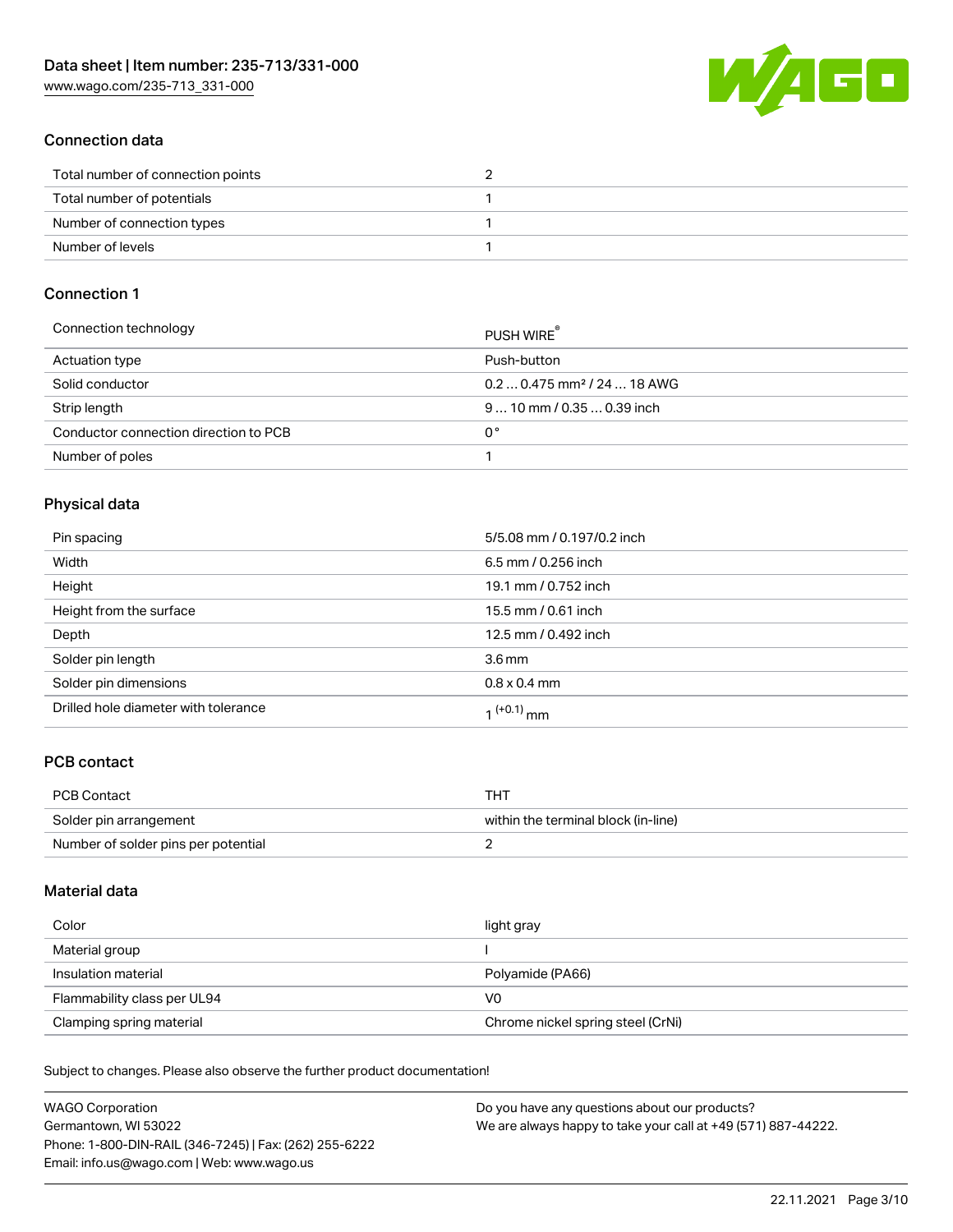[www.wago.com/235-713\\_331-000](http://www.wago.com/235-713_331-000)



| Contact material | Electrolytic copper (E <sub>Cu</sub> ) |
|------------------|----------------------------------------|
| Contact plating  | tin-plated                             |
| Fire load        | $0.014$ MJ                             |
| Weight           | 0.8 <sub>g</sub>                       |
|                  |                                        |

### Environmental requirements

| .<br>Limit temperature range<br>. | 105 °C<br>-60 |  |
|-----------------------------------|---------------|--|
|-----------------------------------|---------------|--|

#### Commercial data

| Product Group         | 4 (Printed Circuit) |
|-----------------------|---------------------|
| PU (SPU)              | 800 (100) Stück     |
| Packaging type        | box                 |
| Country of origin     | CН                  |
| <b>GTIN</b>           | 4044918831840       |
| Customs tariff number | 8536904000          |

### Approvals / Certificates

#### Country specific Approvals

| Logo | Approval                                                                   | <b>Additional Approval Text</b> | Certificate<br>name  |
|------|----------------------------------------------------------------------------|---------------------------------|----------------------|
|      | <b>CCA</b><br>DEKRA Certification B.V.                                     | EN 60947                        | NTR NL-<br>7144      |
| KEMA | <b>CCA</b><br><b>DEKRA Certification B.V.</b>                              | EN 60947                        | 2149549.02           |
|      | <b>CCA</b><br>DEKRA Certification B.V.                                     | EN 60998                        | <b>NTRNL</b><br>6919 |
|      | <b>CCA</b><br>DEKRA Certification B.V.                                     | EN 60947-7-4                    | NTR NL-<br>7774      |
|      | <b>CSA</b><br>DEKRA Certification B.V.                                     | C22.2                           | 1673956              |
|      | Subject to changes. Please also observe the further product documentation! |                                 |                      |

WAGO Corporation Germantown, WI 53022 Phone: 1-800-DIN-RAIL (346-7245) | Fax: (262) 255-6222 Email: info.us@wago.com | Web: www.wago.us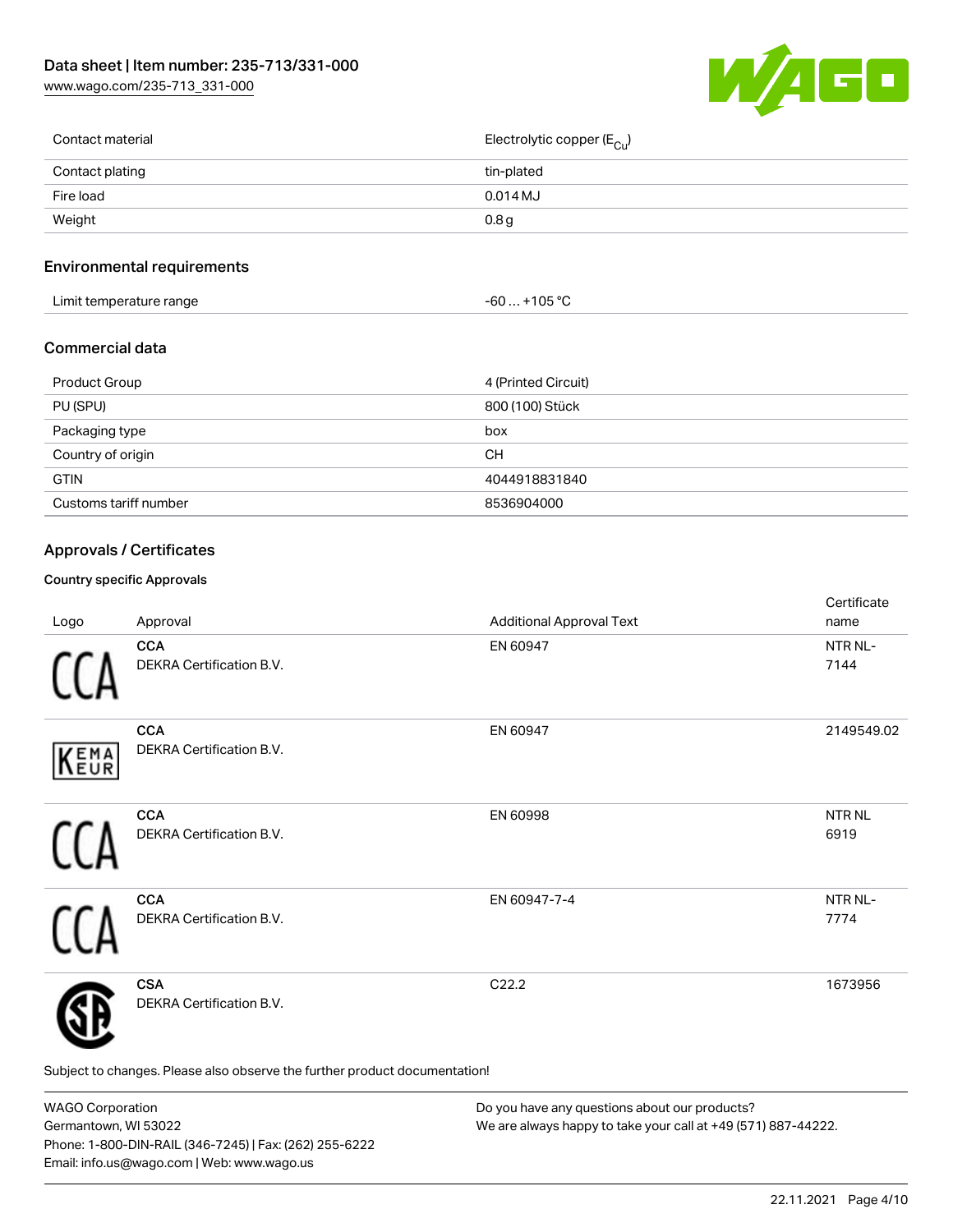



VDE VDE Prüf- und Zertifizierungsinstitut

EN 60947 40029328

## Ship Approvals

| Logo | Approval                                  | <b>Additional Approval Text</b> | Certificate<br>name               |
|------|-------------------------------------------|---------------------------------|-----------------------------------|
| ABS  | <b>ABS</b><br>American Bureau of Shipping | $\overline{\phantom{0}}$        | $19-$<br>HG1869876-<br><b>PDA</b> |
|      | <b>DNV GL</b>                             |                                 | TAE000016Z                        |
|      | Det Norske Veritas, Germanischer Lloyd    |                                 |                                   |

#### Required accessories

#### Mounting

Intermediate plate

|            | .                                                                     |                      |  |
|------------|-----------------------------------------------------------------------|----------------------|--|
|            | Item no.: 235-701<br>Spacer; for doubling the pin spacing; gray       | www.wago.com/235-701 |  |
| End plates |                                                                       |                      |  |
| End plate  |                                                                       |                      |  |
|            | Item no.: 235-300<br>End plate; snap-fit type; 1 mm thick; light gray | www.wago.com/235-300 |  |

#### Optional accessories

#### Ferrules

| Ferrule |                                                                                                                        |                      |
|---------|------------------------------------------------------------------------------------------------------------------------|----------------------|
|         | Item no.: 216-101<br>Ferrule; Sleeve for 0.5 mm <sup>2</sup> / AWG 22; uninsulated; electro-tin plated; silver-colored | www.wago.com/216-101 |
|         | Item no.: 216-104<br>Ferrule; Sleeve for 1.5 mm <sup>2</sup> / AWG 16; uninsulated; electro-tin plated; silver-colored | www.wago.com/216-104 |
|         | Item no.: 216-106<br>Ferrule; Sleeve for 2.5 mm <sup>2</sup> / AWG 14; uninsulated; electro-tin plated; silver-colored | www.wago.com/216-106 |
|         | Item no.: 216-107<br>Ferrule; Sleeve for 4 mm <sup>2</sup> / AWG 12; uninsulated; electro-tin plated                   | www.wago.com/216-107 |
|         | Item no.: 216-108<br>Ferrule; Sleeve for 6 mm <sup>2</sup> / AWG 10; uninsulated; electro-tin plated; silver-colored   | www.wago.com/216-108 |

Subject to changes. Please also observe the further product documentation!

| <b>WAGO Corporation</b>                                | Do you have any questions about our products?                 |
|--------------------------------------------------------|---------------------------------------------------------------|
| Germantown, WI 53022                                   | We are always happy to take your call at +49 (571) 887-44222. |
| Phone: 1-800-DIN-RAIL (346-7245)   Fax: (262) 255-6222 |                                                               |
| Email: info.us@wago.com   Web: www.wago.us             |                                                               |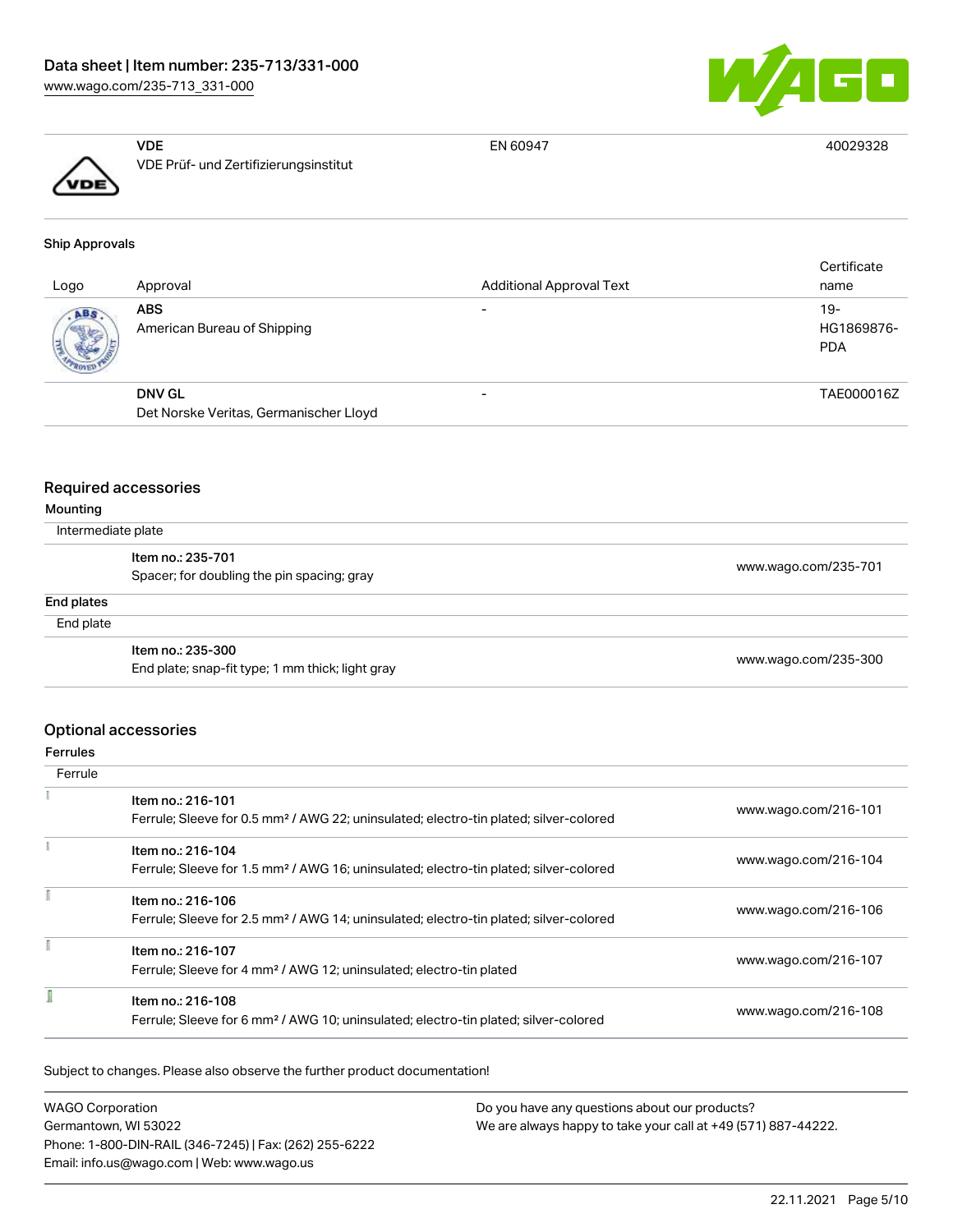### Data sheet | Item number: 235-713/331-000

[www.wago.com/235-713\\_331-000](http://www.wago.com/235-713_331-000)



|    | Item no.: 216-109<br>Ferrule; Sleeve for 10 mm <sup>2</sup> / AWG 8; uninsulated; electro-tin plated                                                                               | www.wago.com/216-109 |
|----|------------------------------------------------------------------------------------------------------------------------------------------------------------------------------------|----------------------|
|    | Item no.: 216-102<br>Ferrule; Sleeve for 0.75 mm <sup>2</sup> / AWG 20; uninsulated; electro-tin plated; silver-colored                                                            | www.wago.com/216-102 |
|    | Item no.: 216-103<br>Ferrule; Sleeve for 1 mm <sup>2</sup> / AWG 18; uninsulated; electro-tin plated                                                                               | www.wago.com/216-103 |
| I  | Item no.: 216-110<br>Ferrule; Sleeve for 16 mm <sup>2</sup> / AWG 6; uninsulated; electro-tin plated; metallic brown                                                               | www.wago.com/216-110 |
|    | Item no.: 216-123<br>Ferrule; Sleeve for 1 mm <sup>2</sup> / AWG 18; uninsulated; electro-tin plated; silver-colored                                                               | www.wago.com/216-123 |
|    | Item no.: 216-122<br>Ferrule; Sleeve for 0.75 mm <sup>2</sup> / AWG 20; uninsulated; electro-tin plated; silver-colored                                                            | www.wago.com/216-122 |
| I. | Item no.: 216-124<br>Ferrule; Sleeve for 1.5 mm <sup>2</sup> / AWG 16; uninsulated; electro-tin plated                                                                             | www.wago.com/216-124 |
|    | Item no.: 216-142<br>Ferrule; Sleeve for 0.75 mm <sup>2</sup> / 18 AWG; uninsulated; electro-tin plated; electrolytic copper; gastight<br>crimped; acc. to DIN 46228, Part 1/08.92 | www.wago.com/216-142 |
|    | Item no.: 216-132<br>Ferrule; Sleeve for 0.34 mm <sup>2</sup> / AWG 24; uninsulated; electro-tin plated                                                                            | www.wago.com/216-132 |
|    | Item no.: 216-121<br>Ferrule; Sleeve for 0.5 mm <sup>2</sup> / AWG 22; uninsulated; electro-tin plated; silver-colored                                                             | www.wago.com/216-121 |
|    | Item no.: 216-143<br>Ferrule; Sleeve for 1 mm <sup>2</sup> / AWG 18; uninsulated; electro-tin plated; electrolytic copper; gastight<br>crimped; acc. to DIN 46228, Part 1/08.92    | www.wago.com/216-143 |
|    | Item no.: 216-131<br>Ferrule; Sleeve for 0.25 mm <sup>2</sup> / AWG 24; uninsulated; electro-tin plated; silver-colored                                                            | www.wago.com/216-131 |
|    | Item no.: 216-141<br>Ferrule; Sleeve for 0.5 mm <sup>2</sup> / 20 AWG; uninsulated; electro-tin plated; electrolytic copper; gastight<br>crimped; acc. to DIN 46228, Part 1/08.92  | www.wago.com/216-141 |
|    | Item no.: 216-152<br>Ferrule; Sleeve for 0.34 mm <sup>2</sup> / AWG 24; uninsulated; electro-tin plated                                                                            | www.wago.com/216-152 |
|    | Item no.: 216-203<br>Ferrule; Sleeve for 1 mm <sup>2</sup> / AWG 18; insulated; electro-tin plated; red                                                                            | www.wago.com/216-203 |
| n  | Item no.: 216-206<br>Ferrule; Sleeve for 2.5 mm <sup>2</sup> / AWG 14; insulated; electro-tin plated; blue                                                                         | www.wago.com/216-206 |
|    | Item no.: 216-207<br>Ferrule; Sleeve for 4 mm <sup>2</sup> / AWG 12; insulated; electro-tin plated; gray                                                                           | www.wago.com/216-207 |
|    | Item no.: 216-202<br>Ferrule; Sleeve for 0.75 mm <sup>2</sup> / 18 AWG; insulated; electro-tin plated; gray                                                                        | www.wago.com/216-202 |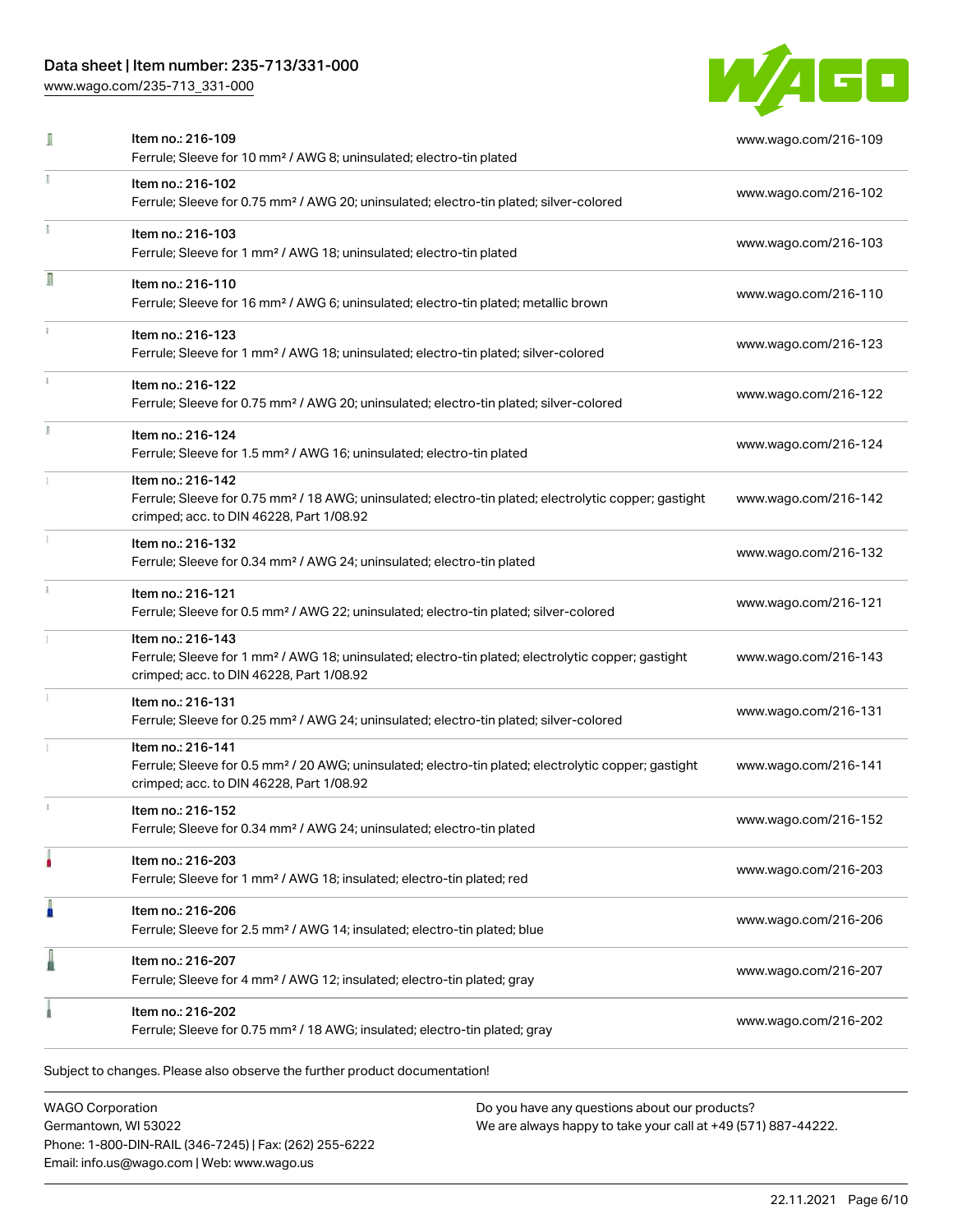### Data sheet | Item number: 235-713/331-000

[www.wago.com/235-713\\_331-000](http://www.wago.com/235-713_331-000)



|   | Item no.: 216-151<br>Ferrule; Sleeve for 0.25 mm <sup>2</sup> / AWG 24; uninsulated; electro-tin plated                                                                                                    | www.wago.com/216-151 |
|---|------------------------------------------------------------------------------------------------------------------------------------------------------------------------------------------------------------|----------------------|
| 1 | Item no.: 216-204<br>Ferrule; Sleeve for 1.5 mm <sup>2</sup> / AWG 16; insulated; electro-tin plated; black                                                                                                | www.wago.com/216-204 |
|   | Item no.: 216-209<br>Ferrule; Sleeve for 10 mm <sup>2</sup> / AWG 8; insulated; electro-tin plated; red                                                                                                    | www.wago.com/216-209 |
|   | Item no.: 216-205<br>Ferrule; Sleeve for 2.08 mm <sup>2</sup> / AWG 14; insulated; electro-tin plated; yellow                                                                                              | www.wago.com/216-205 |
|   | Item no.: 216-144<br>Ferrule; Sleeve for 1.5 mm <sup>2</sup> / AWG 16; uninsulated; electro-tin plated; electrolytic copper; gastight<br>crimped; acc. to DIN 46228, Part 1/08.92; silver-colored          | www.wago.com/216-144 |
|   | Item no.: 216-208<br>Ferrule; Sleeve for 6 mm <sup>2</sup> / AWG 10; insulated; electro-tin plated; electrolytic copper; gastight crimped; www.wago.com/216-208<br>acc. to DIN 46228, Part 4/09.90; yellow |                      |
|   | Item no.: 216-201<br>Ferrule; Sleeve for 0.5 mm <sup>2</sup> / 20 AWG; insulated; electro-tin plated; white                                                                                                | www.wago.com/216-201 |
| ۸ | Item no.: 216-223<br>Ferrule; Sleeve for 1 mm <sup>2</sup> / AWG 18; insulated; electro-tin plated; red                                                                                                    | www.wago.com/216-223 |
|   | Item no.: 216-210<br>Ferrule; Sleeve for 16 mm <sup>2</sup> / AWG 6; insulated; electro-tin plated; electrolytic copper; gastight crimped; www.wago.com/216-210<br>acc. to DIN 46228, Part 4/09.90; blue   |                      |
|   | Item no.: 216-241<br>Ferrule; Sleeve for 0.5 mm <sup>2</sup> / 20 AWG; insulated; electro-tin plated; electrolytic copper; gastight<br>crimped; acc. to DIN 46228, Part 4/09.90; white                     | www.wago.com/216-241 |
|   | Item no.: 216-242<br>Ferrule; Sleeve for 0.75 mm <sup>2</sup> / 18 AWG; insulated; electro-tin plated; electrolytic copper; gastight<br>crimped; acc. to DIN 46228, Part 4/09.90; gray                     | www.wago.com/216-242 |
|   | Item no.: 216-222<br>Ferrule; Sleeve for 0.75 mm <sup>2</sup> / 18 AWG; insulated; electro-tin plated; gray                                                                                                | www.wago.com/216-222 |
|   | Item no.: 216-221<br>Ferrule; Sleeve for 0.5 mm <sup>2</sup> / 20 AWG; insulated; electro-tin plated; white                                                                                                | www.wago.com/216-221 |
| 1 | Item no.: 216-224<br>Ferrule; Sleeve for 1.5 mm <sup>2</sup> / AWG 16; insulated; electro-tin plated; black                                                                                                | www.wago.com/216-224 |
| ۸ | Item no.: 216-243<br>Ferrule; Sleeve for 1 mm <sup>2</sup> / AWG 18; insulated; electro-tin plated; electrolytic copper; gastight crimped; www.wago.com/216-243<br>acc. to DIN 46228, Part 4/09.90; red    |                      |
| 1 | Item no.: 216-244<br>Ferrule; Sleeve for 1.5 mm <sup>2</sup> / AWG 16; insulated; electro-tin plated; electrolytic copper; gastight<br>crimped; acc. to DIN 46228, Part 4/09.90; black                     | www.wago.com/216-244 |
|   | Item no.: 216-263<br>Ferrule; Sleeve for 1 mm <sup>2</sup> / AWG 18; insulated; electro-tin plated; electrolytic copper; gastight crimped; www.wago.com/216-263<br>acc. to DIN 46228, Part 4/09.90; red    |                      |

WAGO Corporation Germantown, WI 53022 Phone: 1-800-DIN-RAIL (346-7245) | Fax: (262) 255-6222 Email: info.us@wago.com | Web: www.wago.us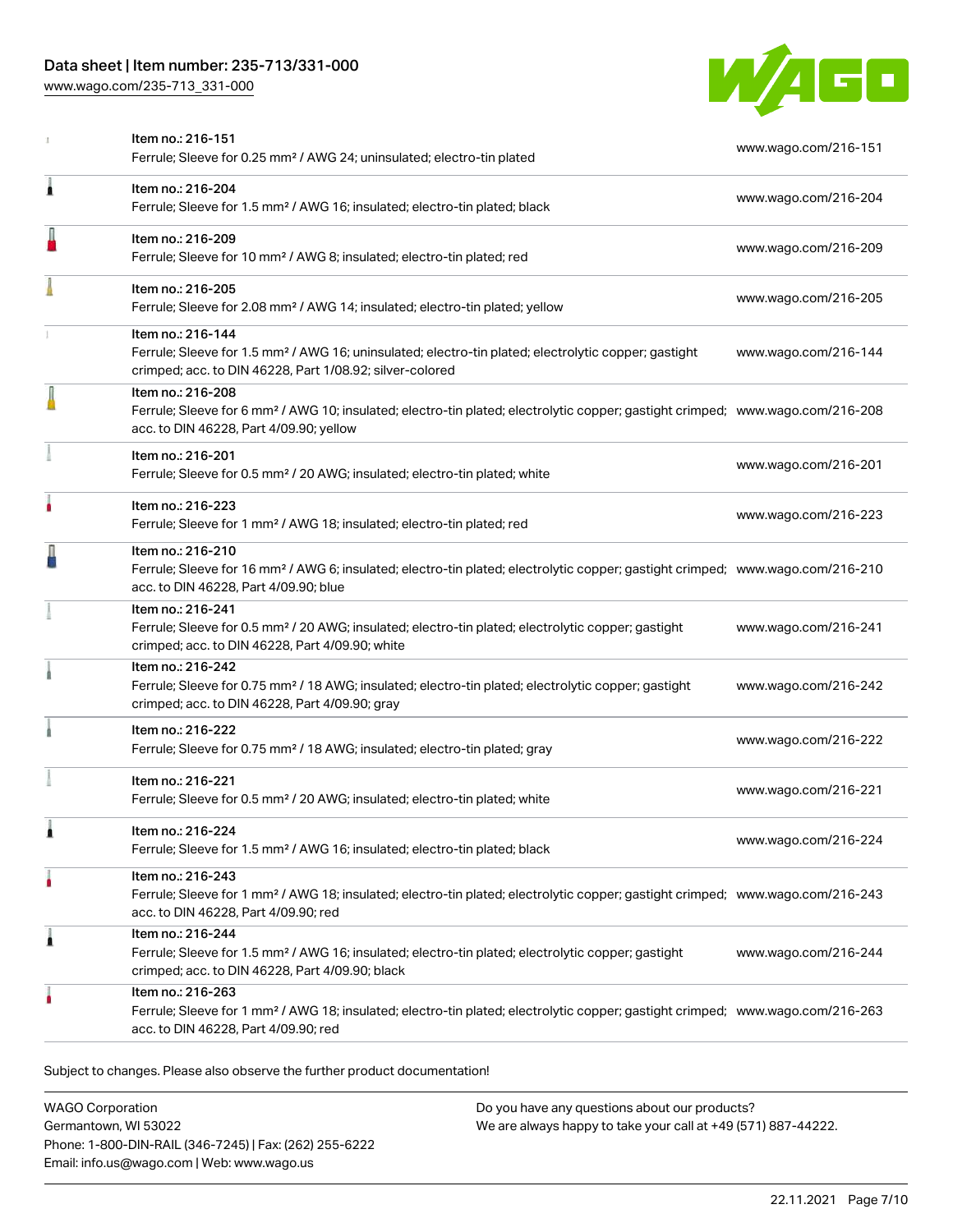### Data sheet | Item number: 235-713/331-000

[www.wago.com/235-713\\_331-000](http://www.wago.com/235-713_331-000)

WAGO Corporation Germantown, WI 53022

Phone: 1-800-DIN-RAIL (346-7245) | Fax: (262) 255-6222

Email: info.us@wago.com | Web: www.wago.us



| ñ                                                       | Item no.: 216-246<br>Ferrule; Sleeve for 2.5 mm <sup>2</sup> / AWG 14; insulated; electro-tin plated; electrolytic copper; gastight<br>crimped; acc. to DIN 46228, Part 4/09.90; blue                      | www.wago.com/216-246 |          |
|---------------------------------------------------------|------------------------------------------------------------------------------------------------------------------------------------------------------------------------------------------------------------|----------------------|----------|
| Å                                                       | Item no.: 216-266<br>Ferrule; Sleeve for 2.5 mm <sup>2</sup> / AWG 14; insulated; electro-tin plated; electrolytic copper; gastight<br>crimped; acc. to DIN 46228, Part 4/09.90; blue                      | www.wago.com/216-266 |          |
| Â                                                       | Item no.: 216-264<br>Ferrule; Sleeve for 1.5 mm <sup>2</sup> / AWG 16; insulated; electro-tin plated; electrolytic copper; gastight<br>crimped; acc. to DIN 46228, Part 4/09.90; black                     | www.wago.com/216-264 |          |
| Â                                                       | Item no.: 216-284<br>Ferrule; Sleeve for 1.5 mm <sup>2</sup> / AWG 16; insulated; electro-tin plated; electrolytic copper; gastight<br>crimped; acc. to DIN 46228, Part 4/09.90; black                     | www.wago.com/216-284 |          |
| Å                                                       | Item no.: 216-286<br>Ferrule; Sleeve for 2.5 mm <sup>2</sup> / AWG 14; insulated; electro-tin plated; electrolytic copper; gastight<br>crimped; acc. to DIN 46228, Part 4/09.90; blue                      | www.wago.com/216-286 |          |
|                                                         | Item no.: 216-287<br>Ferrule; Sleeve for 4 mm <sup>2</sup> / AWG 12; insulated; electro-tin plated; electrolytic copper; gastight crimped; www.wago.com/216-287<br>acc. to DIN 46228, Part 4/09.90; gray   |                      |          |
|                                                         | Item no.: 216-262<br>Ferrule; Sleeve for 0.75 mm <sup>2</sup> / 18 AWG; insulated; electro-tin plated; electrolytic copper; gastight<br>crimped; acc. to DIN 46228, Part 4/09.90; gray                     | www.wago.com/216-262 |          |
|                                                         | Item no.: 216-288<br>Ferrule; Sleeve for 6 mm <sup>2</sup> / AWG 10; insulated; electro-tin plated; electrolytic copper; gastight crimped; www.wago.com/216-288<br>acc. to DIN 46228, Part 4/09.90; yellow |                      |          |
|                                                         | Item no.: 216-289<br>Ferrule; Sleeve for 10 mm <sup>2</sup> / AWG 8; insulated; electro-tin plated; electrolytic copper; gastight crimped; www.wago.com/216-289<br>acc. to DIN 46228, Part 4/09.90; red    |                      |          |
|                                                         | Item no.: 216-301<br>Ferrule; Sleeve for 0.25 mm <sup>2</sup> / AWG 24; insulated; electro-tin plated; yellow                                                                                              | www.wago.com/216-301 |          |
|                                                         | Item no.: 216-321<br>Ferrule; Sleeve for 0.25 mm <sup>2</sup> / AWG 24; insulated; electro-tin plated; yellow                                                                                              | www.wago.com/216-321 |          |
| ۸                                                       | Item no.: 216-322<br>Ferrule; Sleeve for 0.34 mm <sup>2</sup> / 22 AWG; insulated; electro-tin plated; green                                                                                               | www.wago.com/216-322 |          |
|                                                         | Item no.: 216-267<br>Ferrule; Sleeve for 4 mm <sup>2</sup> / AWG 12; insulated; electro-tin plated; electrolytic copper; gastight crimped; www.wago.com/216-267<br>acc. to DIN 46228, Part 4/09.90; gray   |                      |          |
|                                                         | Item no.: 216-302<br>Ferrule; Sleeve for 0.34 mm <sup>2</sup> / 22 AWG; insulated; electro-tin plated; light turquoise                                                                                     | www.wago.com/216-302 |          |
| <b>Downloads</b><br>Documentation                       |                                                                                                                                                                                                            |                      |          |
| <b>Additional Information</b><br>Technical explanations | 2019 Apr 3                                                                                                                                                                                                 | pdf                  | Download |
|                                                         | Subject to changes. Please also observe the further product documentation!                                                                                                                                 |                      |          |

Do you have any questions about our products?

We are always happy to take your call at +49 (571) 887-44222.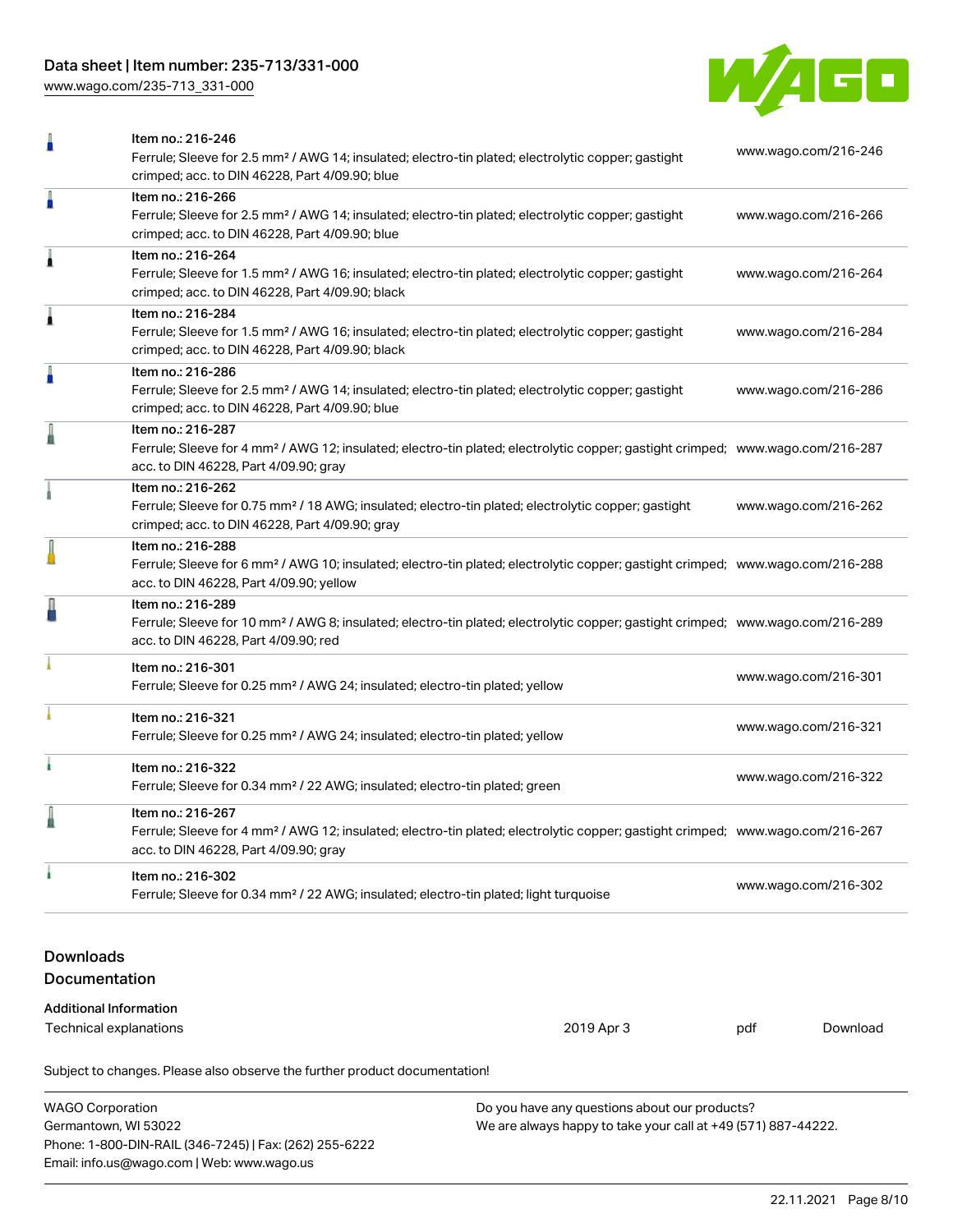

|                                                                                                                                                                        | 2.0 MB          |          |
|------------------------------------------------------------------------------------------------------------------------------------------------------------------------|-----------------|----------|
|                                                                                                                                                                        | pdf<br>125.0 kB | Download |
|                                                                                                                                                                        |                 |          |
| <b>CAD files</b>                                                                                                                                                       |                 |          |
| CAD data                                                                                                                                                               |                 |          |
| 2D/3D Models 235-713/331-000                                                                                                                                           | <b>URL</b>      | Download |
| <b>CAE</b> data                                                                                                                                                        |                 |          |
| EPLAN Data Portal 235-713/331-000                                                                                                                                      | URL             | Download |
| ZUKEN Portal 235-713/331-000                                                                                                                                           | <b>URL</b>      | Download |
| EPLAN Data Portal 235-713/331-000                                                                                                                                      | <b>URL</b>      | Download |
| <b>PCB Design</b>                                                                                                                                                      |                 |          |
| Symbol and Footprint 235-713/331-000                                                                                                                                   | <b>URL</b>      | Download |
| CAx data for your PCB design, consisting of "schematic symbols and PCB footprints",<br>allow easy integration of the WAGO component into your development environment. |                 |          |
| Supported formats:                                                                                                                                                     |                 |          |
| ш<br>Accel EDA 14 & 15                                                                                                                                                 |                 |          |
| L<br>Altium 6 to current version                                                                                                                                       |                 |          |
| ш<br>Cadence Allegro                                                                                                                                                   |                 |          |
| ш<br>DesignSpark                                                                                                                                                       |                 |          |
| Eagle Libraries                                                                                                                                                        |                 |          |
| KiCad                                                                                                                                                                  |                 |          |
| Mentor Graphics BoardStation                                                                                                                                           |                 |          |
| ш<br>Mentor Graphics Design Architect                                                                                                                                  |                 |          |
| ш<br>Mentor Graphics Design Expedition 99 and 2000                                                                                                                     |                 |          |
| ш<br>OrCAD 9.X PCB and Capture                                                                                                                                         |                 |          |
| ш<br>PADS PowerPCB 3, 3.5, 4.X, and 5.X                                                                                                                                |                 |          |
| ш<br>PADS PowerPCB and PowerLogic 3.0                                                                                                                                  |                 |          |
| Ш<br>PCAD 2000, 2001, 2002, 2004, and 2006                                                                                                                             |                 |          |
| ш<br>Pulsonix 8.5 or newer                                                                                                                                             |                 |          |
| ш<br><b>STL</b>                                                                                                                                                        |                 |          |

Subject to changes. Please also observe the further product documentation!

WAGO Corporation Germantown, WI 53022 Phone: 1-800-DIN-RAIL (346-7245) | Fax: (262) 255-6222 Email: info.us@wago.com | Web: www.wago.us